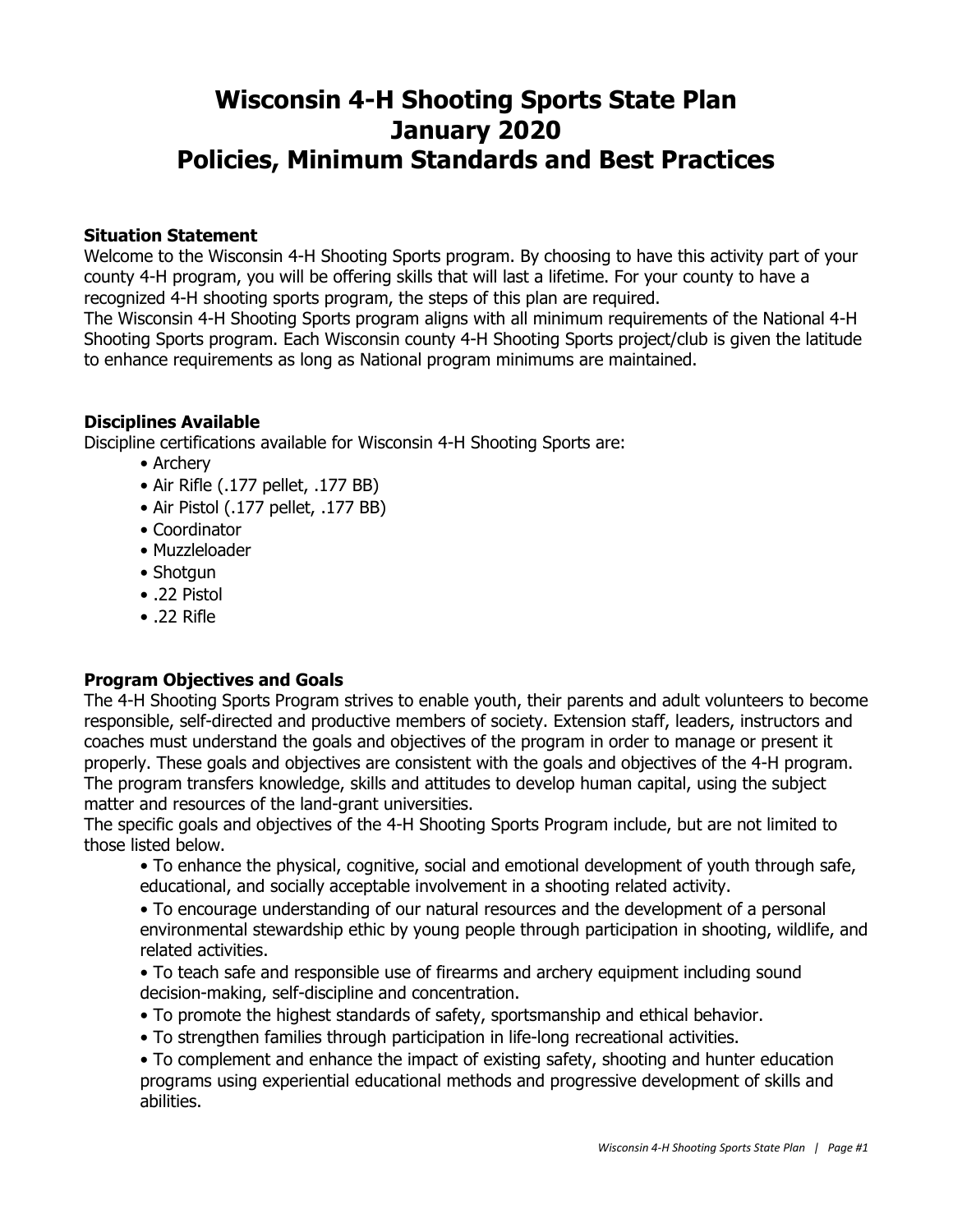### **Definition of Shooting Sports Volunteers**

The following definitions are a reference point to provide clarification of the different level of shooting sports instructors.

- **Parent/Adult Volunteers:** Parents/adults may assist with minor tasks with approval from the Level 1 Instructor for that session. Parent or adult volunteers are not to run an active line.
- **Junior Leader**: Youth within the 4-H Shooting Sports program who have completed the club requirements along with obtaining club certified range leader approval. Junior Leaders only function under the direct supervision of a certified range leader and are not to run an active line.
- **Level 1 County 4-H Shooting Sports Instructors (Level 1 Instructors):** Shooting sports program volunteers who have been trained and certified in the discipline they are teaching at the county level. Once they have fulfilled all certification requirements sanctioned by the Wisconsin 4-H Shooting Sports Office, Level 1 Instructors are able to run an active line for that discipline.
- **Level 2 State 4-H Shooting Sports Instructors (Level 2 Instructors):** Level 2 Instructors are certified and trained at the National 4-H Shooting Sports workshop in the discipline they are teaching. These volunteers are the trainers for the Level 1 Instructor state certification workshops.

#### **Administration**

The program will be administered by the Director, Institute of Positive Youth Development, UW-Madison Division of Extension with guidance from the State 4-H Shooting Sports Coordinator and 4-H Shooting Sports Management Advisory Committee. Committee meetings will be held as deemed necessary by the State 4-H Shooting Sports Coordinator and the Committee.

The Shooting Sports Management Advisory Committee will assist in the following:

- 1. Develop and maintain the Wisconsin 4-H Shooting Sports Plan and Program.
- 2. Recommend policy and procedures.
- 3. Conduct educational activities to certify leaders.
- 4. As needed, assist Level 1 Instructors to attend a national shooting sports workshop to become Level 2 Instructors within the State Training Team members.
- 5. Utilize National 4-H Shooting Sports curriculum when teaching state certification workshops.
- 6. Create and publicize promotional material for the state program.

Any county 4-H Shooting Sports activities including club/project meetings where archery equipment/firearms will be used, **must** have a state 4-H instructor, certified within that discipline, present. Certified instructors will also fulfill the requirements of the county 4-H Office for club project leader enrollment.

#### **Policies**

- Shooting sports member age will be calculated using January 1 of the current 4-H year. This calculation date will hold true for Wisconsin 4-H club, project or participating in a county hosted state invitational event.
- 4-H Shooting Sports programs are available to youth from 3rd grade and at least 8 years old through the year following high school. Shooting Sports projects include archery, air pistol, .22 pistol, air rifle (.177 pellet,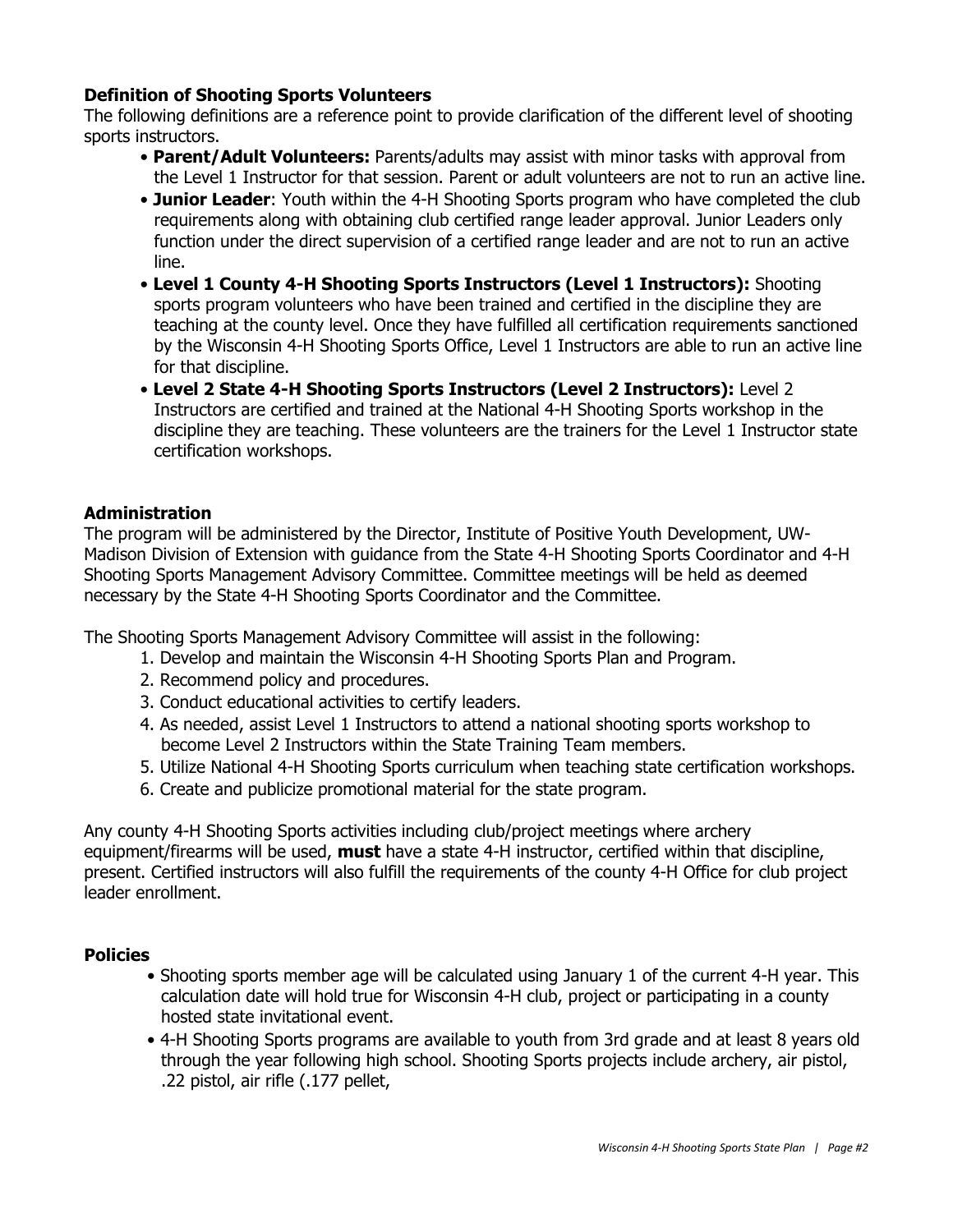- .177 BB), .22 rifle, muzzleloader, and shotgun. 4-H youth must be 12 years of age to operate any powder-burning firearm. This includes .22 handgun or rifle, muzzleloader handgun or rifle, or shotgun. A county may adopt an older age limit, but in no case shall a county reduce the age limit set forth by state policy. It is strongly recommended all youth complete the Wisconsin DNR Hunter Safety Program.
- Youth may participate in an organized 4-H Shooting Sports activity where firearms and archery equipment are present, only if a Level 1 Instructor is present and providing direct supervision. The Level 1 Instructor must have a current certification in the discipline in the event or activity where youth are participating (e.g. air rifle practice  $-$  at least one of the certified leaders must be certified in the rifle discipline).
- 4-H Shooting Sports Level 1 Instructors must be at least 21 years old and must have successfully completed at least one 12-hour state-level 4-H leader training 4-H Shooting Sports certification workshop. 4-H Shooting Sports Level 1 Instructors must be certified in the discipline in which they are providing supervision.
- If an adult/parent volunteer is not certified, he/she cannot provide hands-on or safety instruction. A parent or adult volunteer may obtain certification in an additional discipline (archery, coordinator, air pistol, .22 pistol, muzzleloader, air rifle (.177 pellet, .177 BB), .22 rifle, and shotgun) by completing a state certification workshop provided by Level 2 Instructors. Level 1 Instructors are encouraged to upgrade skills via training with such organizations as the NRA, USA Archery, NASP and DNR. A rifle certification includes air and .22 rifle and a pistol certification includes air pistol and .22 pistol.
- All shooting sports leaders should incorporate Wildlife Ecology/Conservation into their projects via the shooting sports program. Wisconsin 4-H adult certifications follow the National 4-H Shooting Sports requirements.
- 4-H Shooting Sports Level 1 Instructors acquiring an additional certification may be eligible to add a discipline through an eight-hour certification option. If three years have not elapsed since attending a state-level 4-H certification workshop, volunteer shooting sports leaders are eligible for the eight-hour option. (See section on Adding a Certification)
- Junior Leaders do not need to be 4-H Shooting Sports certified, but must be in the presence and under the supervision of a 4-H Shooting Sports Level 1 Instructor who has certification in the shooting discipline in which the youth is participating.
- All Level 1 Instructors must currently be enrolled as a 4-H volunteer in a county. Completion of the Wisconsin 4-H Youth Development Youth Protection program is required for all 4-H Shooting Sports volunteer leaders. 4-H volunteer leader and member participation will be consistent with state and county guidelines.
- If a 4-H volunteer leader is acting in an unsafe manner or is in noncompliance with National, State or County 4-H volunteer leader standards, as outlined in the 4-H leader expectations, he or she is subject to removal.
- UW System firearms and weapons policy provides the following authorization on February 9, 2012. It allows staff and 4-H Shooting Sports volunteer leaders to conduct 4-H Shooting Sports programming: "As authorized by the Dean of Cooperative Extension, the carrying of firearms, air guns, bows and arrows is allowed by University of Wisconsin-Extension, Cooperative Extension Employees and 4-H Youth Development Shooting Sports Volunteers while acting in the scope of their duties and Wisconsin 4-H Youth Development Policy. We expect all guns for 4-H Shooting Sports to be carried openly in designated areas."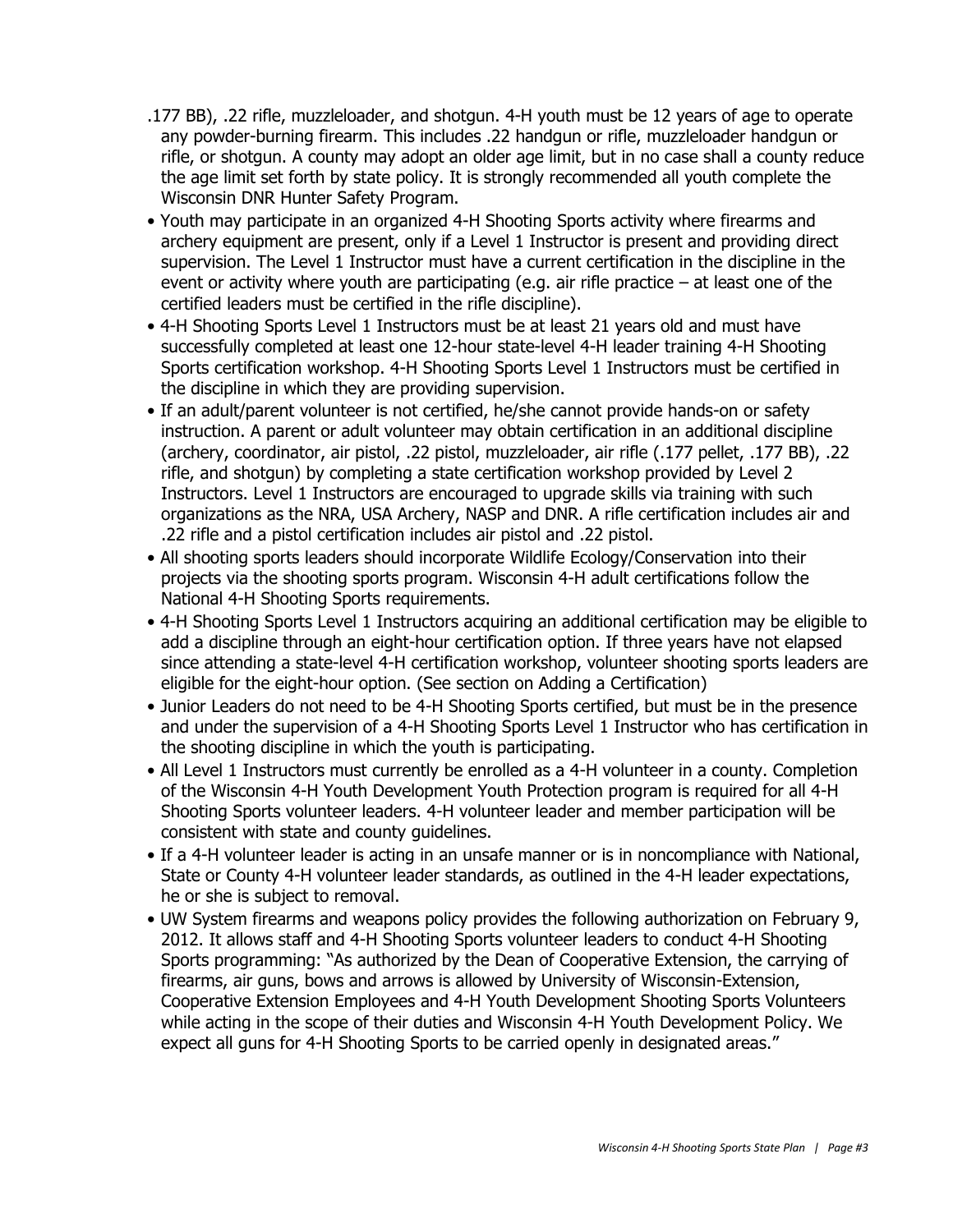- Activities aligned with simulated combat sports including but not limited to, paintball guns, air-soft, laser guns, archery tag are not permitted in the 4-H program. UW-Madison Extension states, "The purpose of the 4-H Shooting Sports Program is to promote youth development through the safe and responsible use of archery equipment and firearms. Pointing any type of firearm including air guns, paintball guns, laser guns or laser sighting devices at any person or any humanoid or tombstone target is inappropriate and dangerous. Therefore, the Wisconsin 4-H Shooting Sports Committee is unequivocally opposed to such use in the 4-H Shooting Sports program."
- Reactive Targets- Targets which make use of or are composed of (1) live ammunition, (2) explosives, chemicals or flammable substances, or (3) pressurized containers are never to be used at any 4-H event or activity.
- Risk Management Plan: All counties are required to have a risk management plan in place for all shooting sports activities.
- Equipment Safety: All county shooting sports equipment should be routinely inspected for safety purposes. Private firearms/equipment used in 4-H activities and events should also be inspected prior to participation. The current shooting sports discipline instructor or his/her designee is responsible for equipment safety.

### **Leader Certification Requirements**

The Wisconsin 4-H Shooting Sports Program has strict guidelines in place to become a certified leader. Individuals interested in becoming a certified instructor for the 4-H program, must be 21 years of age or older and 21 years of age at the time of certification training. Before participating in certification training, volunteers must complete the following requirements with their respective county UW-Extension Office:

- 1. Must have completed Volunteer in Preparation (VIP) training, which includes a completed background check.
- 2. Must be enrolled in 4-H Online as a volunteer 4-H leader.
- 3. Must complete the National Online training.

Interested volunteers must be successful in the following to complete the certified instructor requirements:

- 1. Attend and successfully complete a 12-hour Wisconsin 4-H Shooting Sports Certification Workshop which includes the National Online Training, county volunteer leader VIP training and discipline specific range training.
- 2. National Online Training and VIP training must be completed prior to attending the range training.
- 3. Successfully demonstrate competence evaluated by the State Training discipline instructor.

Once the county extension office has verified these precertification requirements, the interested volunteer can proceed with the certification registration process. The county 4-H staff/youth educator can assist the interested volunteer with information on when/where certification workshops will be held. Certification workshops are offered in the following disciplines: archery, coordinator, air rifle (.177 pellet, .177 BB), .22 rifle, air pistol, .22 pistol (.177 pellet, .177 BB), shotgun and muzzleloader.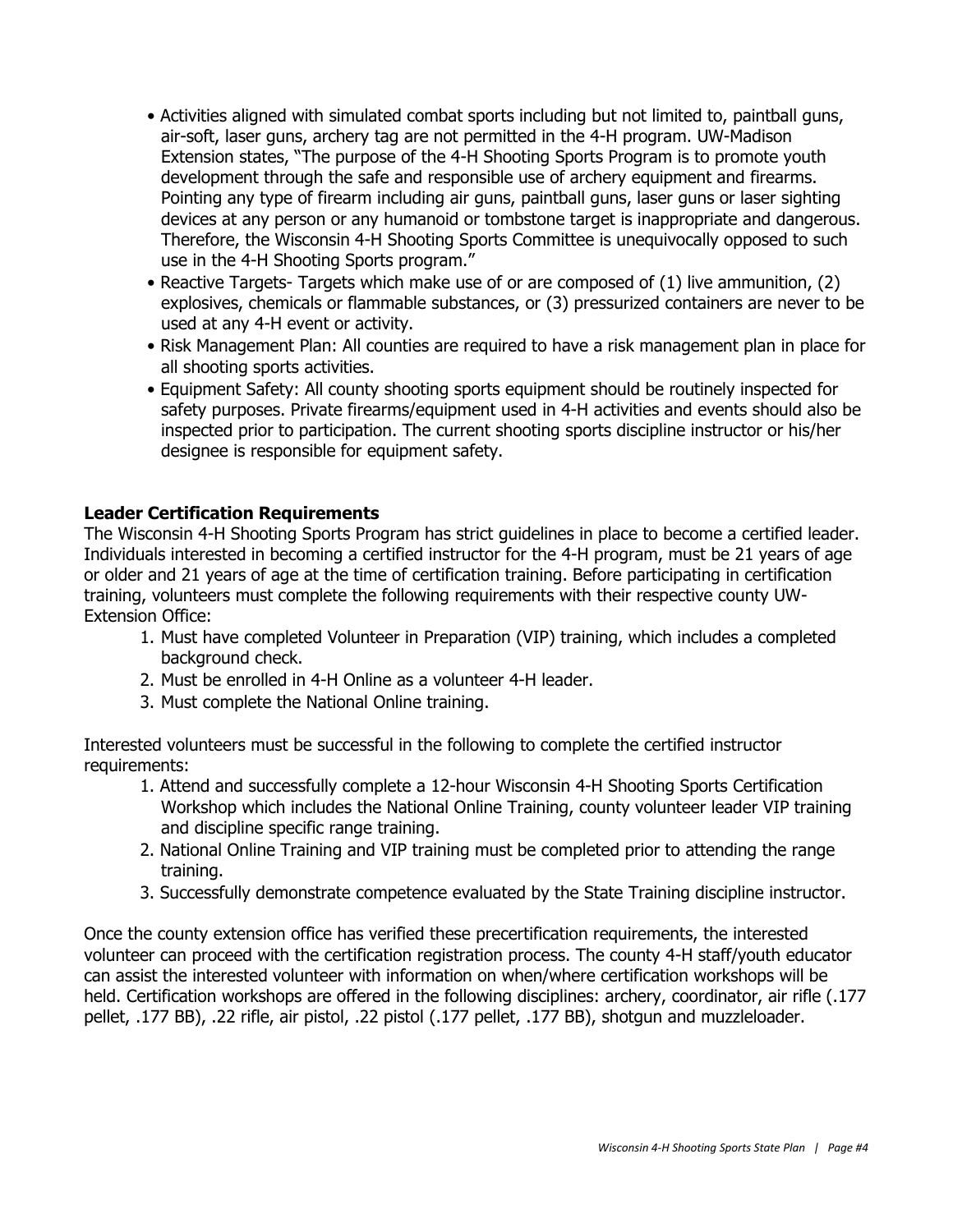# **Adding a Certification, Recertification, Training and Reporting**

- 1. If you are not actively instructing in the 4-H Shooting Sports program for three (3) consecutive years you will no longer be considered an active instructor. To become active again, you will need to start the certification process over.
- 2. Recertification may be required if updates or policy changes occur.
- 3. Volunteers returning for an additional discipline need only attend the range training in their discipline of choice providing they have continued to teach in their certified discipline. If more than three (3) years have elapsed since last teaching, recertification is required. Only one discipline certification may be achieved at any one Wisconsin Shooting Sports Certification workshop.
- 4. A participant must attend the full certification sessions to complete training requirements. The State Training discipline instructor in each workshop reserves the right to not pass a person if he/she feels the candidate will not be a competent leader.
- 5. Volunteer 4-H Shooting Sports Leaders certified in other states must be approved by the State 4-H Shooting Sports Coordinator for working with youth in Wisconsin.
- 6. Certified Leaders and assistant leaders are encouraged to upgrade their skills via training with USA Archery, NASP Archery, NRA, DNR, etc.
- 7. In order to continue with a club or county program, certified leaders must re-enroll annually in the 4-H program. The 4-H year runs from October 1 of current year to September 30 of the next year.
- 8. Liability insurance is provided to every enrolled 4-H leader who is operating within Wisconsin 4-H Program Guidelines.
- 9. Annually instructors shall complete the report documenting their teaching.

#### **Assistant Volunteer Leader and Youth Leader Requirements**

- 1. Youth and adult assistant volunteer leaders (18yr & older) cannot provide hands-on or safety instruction without a certified leader present. In all cases it is the responsibility of the certified leader to make sure their assistants are qualified to work with youth in shooting sports.
- 2. Adult leaders who are currently enrolled may assist a certified instructor providing the certified instructor has approved the leader's ability to assist.

# **Duties & Responsibilities of Certified Leaders**

- 1. Be familiar with 4-H Shooting Sports objectives, philosophy and Instructor Code of Ethics.
- 2. To provide basic instruction on proper shooting techniques. Develop and use lesson plans. Other available 4-H natural science curricula including wildlife should be incorporated into the classes.
- 3. Provide a positive shooting experience and help develop life skills.
- 4. To promote shooting safety.
- 5. Ear and eye protection will be worn by all participants, leaders and by-standers whenever there is live fire. Those observing live fire 20 feet or less behind all gun shooting lines must wear ear and eye protection. Since range facilities tend to be different, (indoor/outdoor) the certified instructor will have the responsibility for supervising his/her range and shooter/bystander safety.
- 6. Attend competitions with interested members, or coordinate with another certified 4-H leader who is in charge or is attending a competition.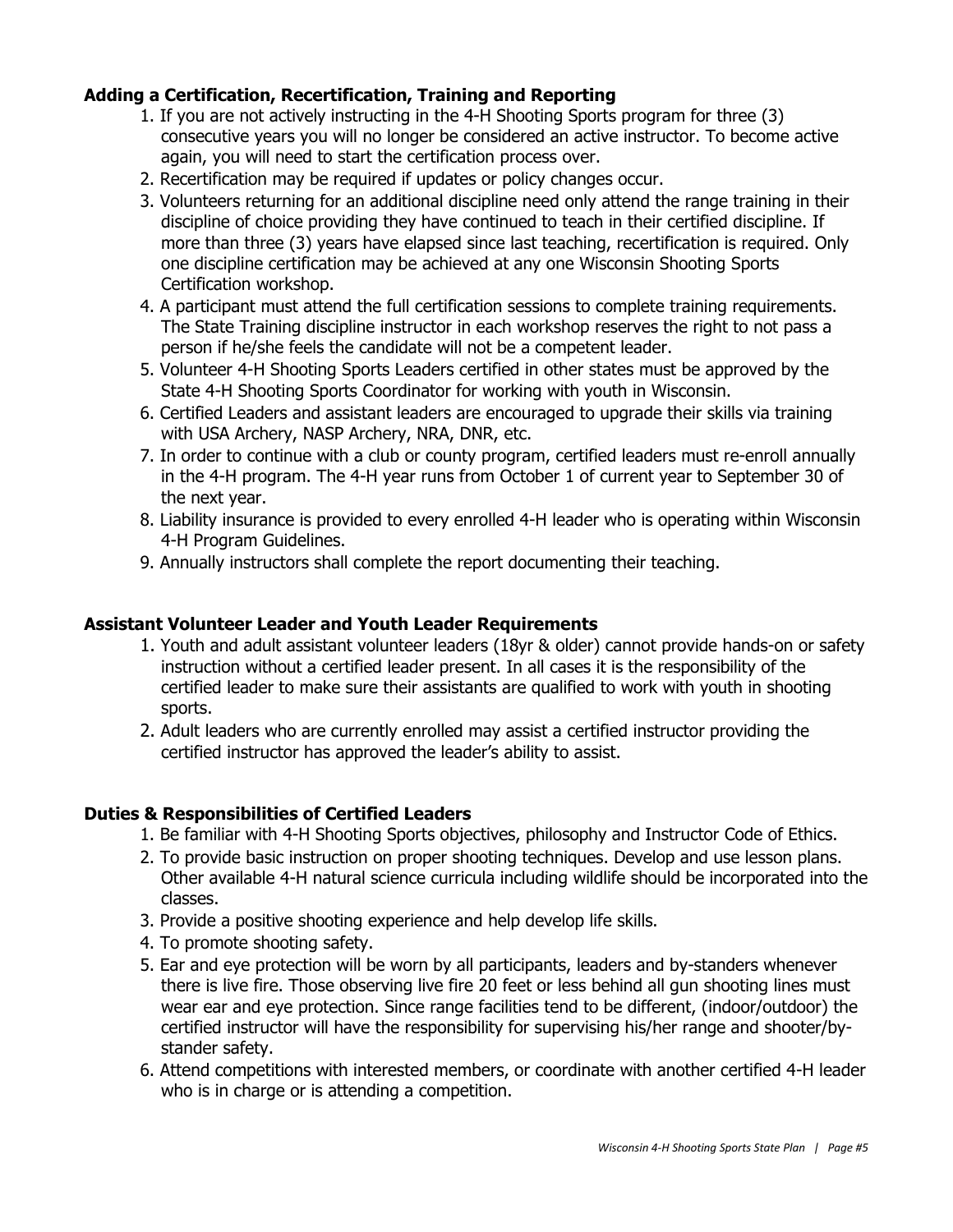- 7. To keep updated and qualified by teaching classes and attending leader retraining sessions as they become available.
- 8. Help plan the yearly program.
- 9. Help secure facilities and equipment.
- 10. Recruit and train additional assistant leaders as needed.
- 11. Maintain class participation forms and report all data to County Extension Offices.
- 12. Maintain communication with County Youth Development Educator or Program Assistant.
- 13. If a leader is operating in an unsafe manner or is in noncompliance with the 4-H leader standards, they are subject to removal.

# **Competition**

- 1. 4-H Competitive events are a functional part of the 4-H Shooting Sports programs; they are not the objective. Competition participation in shooting sports events is optional and individual. Competitive events are not the main focus of the program. Statewide Invitational 4-H competitions will be approved by the State Shooting Sports Committee.
- 2. Competitive state sanctioned events may include any or all disciplines: archery, air pistol, .22 pistol, air rifle (.177 pellet, .177 BB), .22 rifle, shotgun, muzzleloader and wildlife. Participation in the wildlife contest is required to be considered as a national qualifying event (NQE).
- 3. 4-H Shooting Sports competitive events may use rules of several governing bodies. Each competitive event has different rules generally based on safety regarding the physical facilities. Where NQE is concerned, scores are tabulated using a percentage at the end of the year to apply an equal state ranking across all State Invitational events hosted by a county.
- 4. Safety and Sportsmanship are paramount in 4-H Shooting Sports.

# **Suggested Best Management Practices**

# **4-H Shooting Sports Equipment – Storage & Transportation**

The National 4-H Shooting Sports program has established the following suggested guidelines. Counties are advised to develop this guidelines as part of their Risk Management Plan.

# **Inventory Control**

- 1. Inventory list of equipment should be maintained by one individual in charge of equipment for the local group/county program/state program. A sign-out process will be used to record who/when/what/when returned.
- 2. Only approved, current instructors may sign out program equipment from inventory.
- 3. Extension staff responsible for the 4-H Shooting Sports program in the county/state should also have access to all program equipment, the inventory list, and sign-out records.
- 4. Equipment inventory should be audited at least annually (or more often if requested) by local and/or state Extension personnel responsible for 4-H Shooting Sports program. The state Extension staff person responsible for 4-H Shooting Sports program has the ultimate authority to remove 4-H Shooting Sports program equipment from any 4-H Shooting Sports club or instructor based on lack of safety practices, inadequate storage and transportation safeguards, concerns about inventory control, inadequate emphasis on positive youth development, or other reasons based on professional judgment.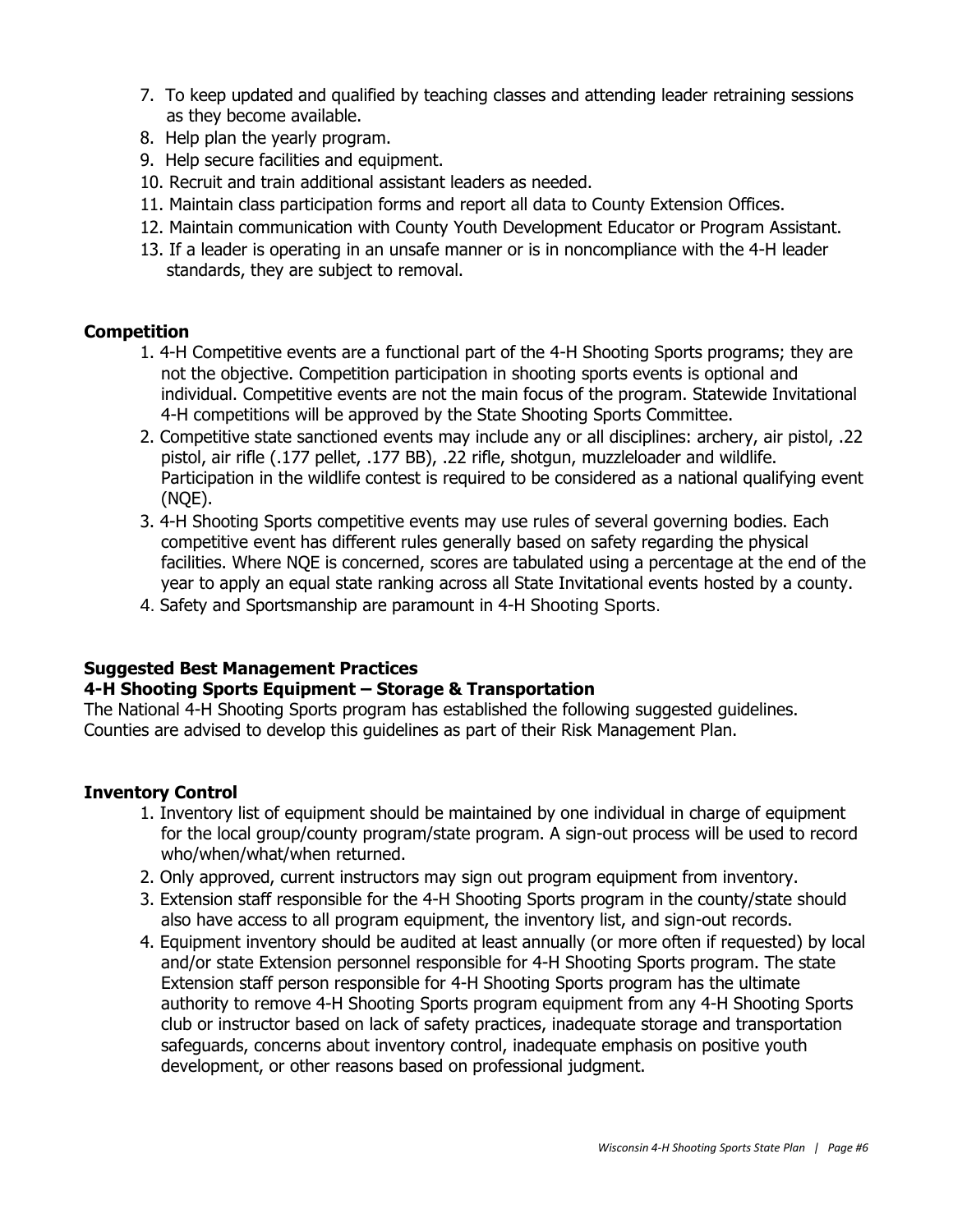## **Storage of Firearms & Muzzleloading Equipment**

- 1. All Firearms will be stored unloaded in a commercial firearm safe with an open bolt or open bore indicator when not in use.
- 2. All gun safes should be secured in a locked storage area, following local statutory requirements, if applicable. If no local laws apply, suitable locations include local law enforcement department firearm storage, storage closet or room with limited access, etc.
- 3. Keys and combinations should be available only to certified instructors, county coordinators, and state coordinators. Extension staff responsible for the 4-H Shooting Sports program in the county/state should also have access to all program equipment.

### **Storage of Air Guns**

- 1. Air guns will be stored in gun cases that can be locked and stored in a storage room accessible only to instructors, county coordinator and state coordinator.
- 2. Keys to the storage area should only be available to instructors, county coordinator and state coordinator. Extension staff responsible for the 4-H Shooting Sports program in the county/state should also have access to all program equipment.

### **Storage of Archery Equipment**

- 1. Archery equipment will be stored in a locked closet or room accessible only to instructors, county coordinator or state coordinator.
- 2. Doors should be double locked and key should only be available to instructors, county coordinator and state coordinator. Extension staff responsible for the 4-H Shooting Sports program in the county/state should also have access to all program equipment.

#### **Ammunition**

- 1. All ammunition, shotgun shells, rifle shells, pistol shells, powder, caps, BB's and pellets will be stored separate from the guns which use them.
- 2. Access to the ammunition should have access limited: the instructors, county coordinator or state coordinator. Extension staff responsible for the 4-H Shooting Sports program in the county/state should also have access to all program equipment.
- 3. Ammunition should be stored in a closet or room where there are at least two separate locks on the door.

# **Transportation of Equipment**

- 1. All applicable local, state and federal laws are to be followed when transporting firearms, ammunition and other 4-H Shooting Sports program equipment and supplies. Only licensed individuals age 18 or older are permitted to drive vehicles transporting 4-H Shooting Sports equipment.
- 2. When transporting firearms, air guns, ammunition and muzzleloading guns, the transporter should have the guns in locked hard cases with gun locks on each gun (either a trigger style gunlock or a cable style gun lock).
- 3. Equipment should be transported in such a way that the equipment cannot be seen from outside the vehicle. Some examples of concealment include transporting in the vehicle's trunk, in a locked trailer, beneath a pick-up truck bed topper, etc. The vehicle should not be left unattended when equipment is being transported.